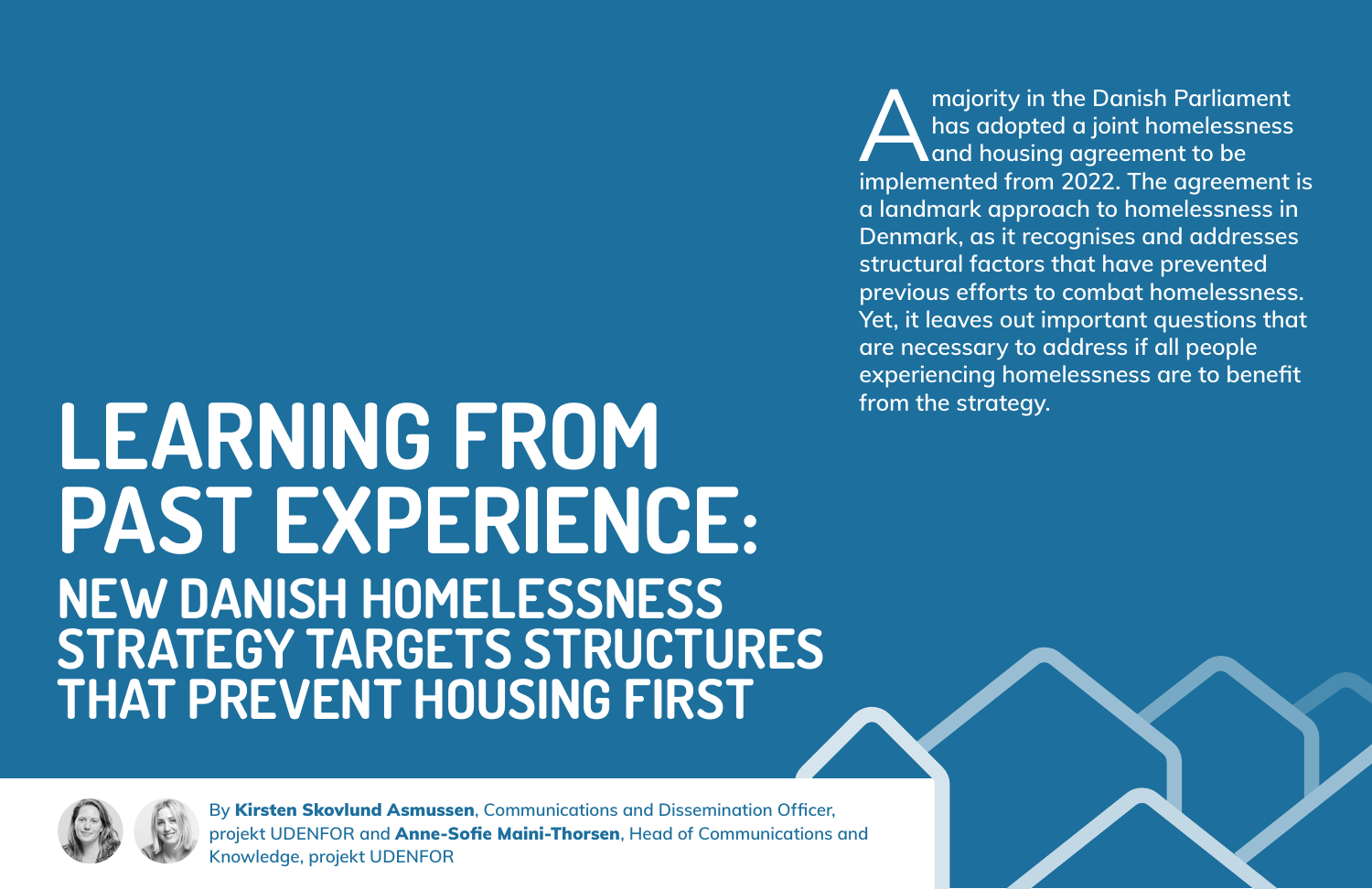In November 2021, a political agreement with a plan to combat homelessness was published in Denmark. Its stated goal is to reduce the number of people experiencing homelessness significantly and to abolish long-term homelessness entirely. A review of the key elements of the agreement testifies to its potential.

Combining housing and social policy, the strategy seeks to remove barriers that have previously prevented a successful implementation of Housing First at the national level. Thus, recognising and targeting structural causes, the strategy marks an important shift in the way homelessness is perceived and treated, bringing new hope that this strategy will succeed in bringing more people out of homelessness.

## **TARGETING THE STRUCTURES THAT PREVENT EFFECTIVE HOMELESSNESS INTERVENTIONS**

It is not the first time the parliament of Denmark has wished to implement Housing First. Efforts to put the approach into effect were introduced back in 2009 with the 'Homeless Strategy'. However, to this day Housing First has only been used to a limited extent. According to an analysis by the National Board of Health and Welfare, only 8% of citizens experiencing homelessness have received an intervention based on Housing First in the period from 2019 to 2020.

The analysis shows that providing enough permanent housing with an appropriate rent level has been a problem for the municipalities, which is where the specific homelessness efforts are anchored. In addition, a state reimbursement system has limited the financial incentives of

N A

**Combining housing and social policy, the strategy seeks to remove barriers that have previously prevented a successful implementation of Housing First at the national level."**

**12**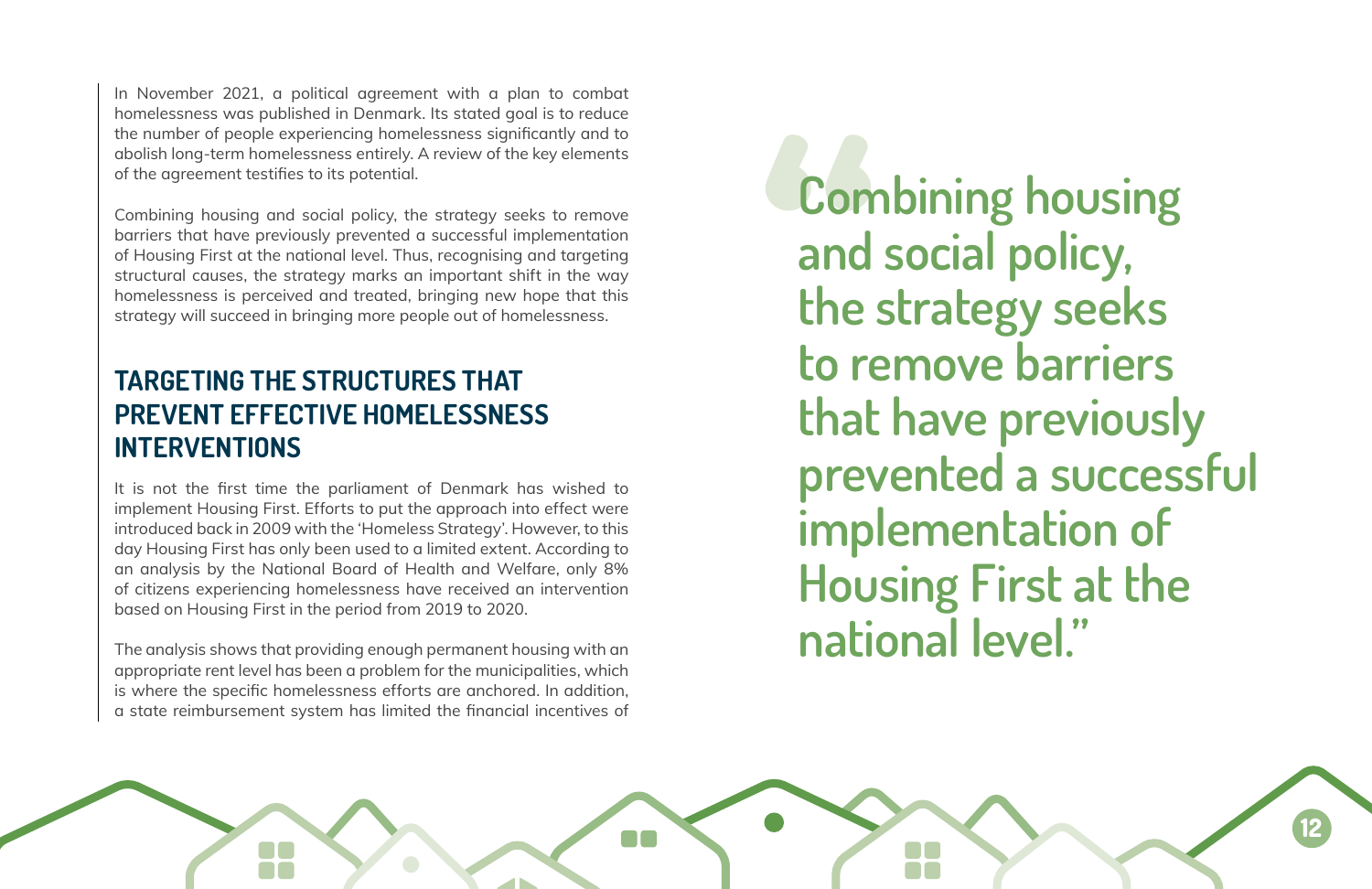While state authorities are working on the legal texts to support the strategy, we are currently witnessing how Danish municipalities are mobilising resources to organise and investigate possible local efforts that can turn the newly adopted strategy into practice.



Key initiatives in the agreement include:

- A temporary rent reduction in 1,800 existing public housing units to which the municipalities have full allocation rights.
- Permanently reducing the rent in up to 2,250 new public housing units.
- A new provision in the Social Service Law regarding social support to citizens experiencing homelessness when they are offered housing and with the purpose of housing retention. This provision will ensure floating support services based on one of the three methods CTI, ICM and ACT.
- New reimbursement rules that dictate that the previous state reimbursement of 50% of the municipalities' expenses for accommodation in homeless hostels is waived after 90 days. Instead, a 50% state reimbursement is introduced for the municipalities' expenses for housing support (after the new Social Service Law provision) following a stay at a homeless hostel.
- Establishment of a national partnership with different stakeholders who will observe and discuss developments in the field along the way.

the municipalities to find and offer regular permanent housing instead of allocating people living in homelessness to homeless hostels and shelters. According to Danish regulations, the state reimburses municipalities for half of the cost of the stays at these temporary housing solutions.

In combination with the lack of affordable permanent housing, this has contributed to an increase over the last ten years of the number of people with long-term stays in hostels. Statistics demonstrate that the number of people who have lived in a hostel throughout an entire year has increased by 43 per cent in the period from 2010 to 2020. This means that for a significant number of people, a stay at a hostel is a prolonged situation. A survey conducted by the National Board of Appeal shows that homeless hostels themselves asses that almost seven out of ten citizens are "ready" to move into stable housing, but that many have to wait a long time for a proper housing solution.

These are some of the systemic and structural barriers that the new homelessness strategy now seeks to do away with.

The Danish government and the parties behind the agreement intend to implement Housing First on a national level once and for all through several different measures: they plan to reduce the rent in existing public housing, build new affordable houses, reorganise the state reimbursement scheme, and create a new housing benefit clause in the Service Act that reinforces the use of the specialised housing support methods of Housing First. Furthermore, the agreement explicitly emphasises that night shelters, hostels, and other temporary housing solutions should be exactly that – temporary. Finally, it stresses the importance of proper social support in the housing-led interventions.

**13**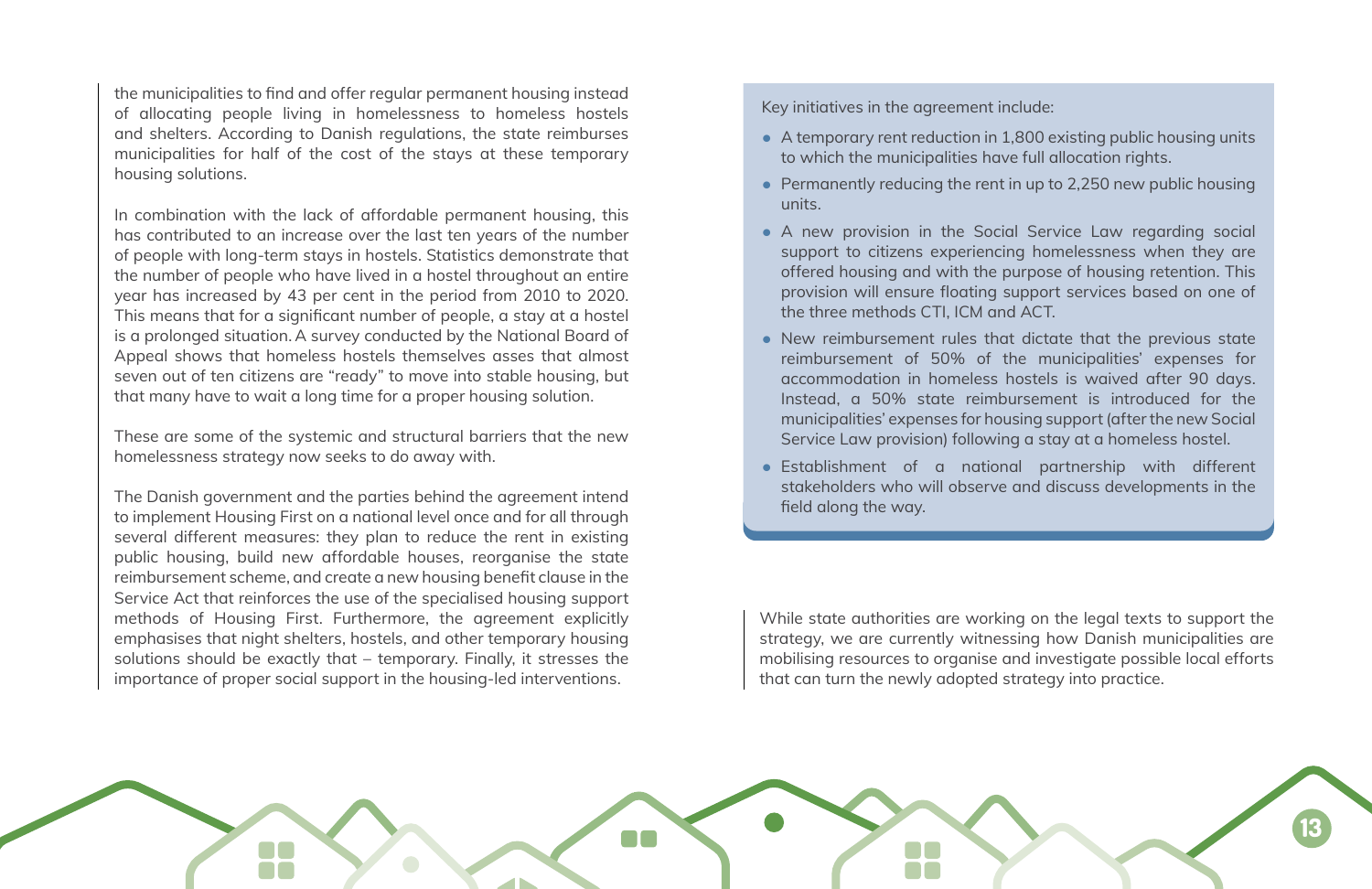fact that not all people living in homelessness are in contact with the system. A social intervention with this group of people experiencing homelessness needs to be based on social outreach work in the streets, and it should be flexible, patient, and long-term in order to rebuild trust in the same system that has previously failed to help them, making it possible for the system to offer them support and housing-led intervention.

This gap between the social welfare system and vulnerable people who are sleeping rough is further complicated by legislation introduced in 2017 that has caused a de facto criminalisation of rough sleeping. These laws concern a ban on begging and camps that are 'able to create discomfort', making it possible for the police to issue fines and expel those sleeping rough from entire municipalities. Furthermore, they create ground for people sleeping rough to be punished with imprisonment. **<sup>2</sup> <sup>3</sup>** This has, in our experience, made people sleeping rough afraid of the authorities, with the risk of creating further distance between them and the welfare system set in place to help them. Even though multiple actors in the field of homelessness have raised awareness of the consequences of the legislation, it is still in place to this day.

- 2 According to the Danish Public Order, it is now prohibited to establish and stay in camps "which are capable of creating discomfort in the neighborhood". Danish Public Order, article 3(4) and 6(3). Link: [https://www.](https://www.retsinformation.dk/eli/lta/2020/1094) [retsinformation.dk/eli/lta/2020/1094](https://www.retsinformation.dk/eli/lta/2020/1094)
- 3 According to Danish criminal law, begging is illegal and punishable by up to six months in prison if the person has received a warning from the police. As of 2017, the penalty for "intimidating begging" has been increased to 14 days of unconditional imprisonment for first-time offenders. Furthermore, punishment is now immediate (no prior warning) in cases where begging is committed in pedestrian streets, train stations, at supermarkets and on public transportation. Danish Criminal Law, article 197. Link: [https://www.](https://www.retsinformation.dk/eli/lta/2020/1650) [retsinformation.dk/eli/lta/2020/1650](https://www.retsinformation.dk/eli/lta/2020/1650)

M T

Hopefully, the new reimbursement rules in combination with the other key initiatives will work against the institutionalisation of people experiencing homelessness and make way for a basic human right: a home of one's own. Still, the agreement leaves out important questions that are necessary to address if all people living in homelessness are to benefit from the strategy.

## **LACK OF FOCUS ON MENTAL HEALTH, PEOPLE SLEEPING ROUGH, AND EU CITIZENS EXPERIENCING HOMELESSNESS**

By making a joint housing and homelessness agreement, the Danish government recognises that the problem of homelessness reaches beyond social policy. Unfortunately, it fails to include important health policy perspectives. Even though many people experiencing homelessness struggle with mental illness**1**, neither treatment of mental illness nor psychiatric support have been included as points of attention in the agreement.

Another important shortcoming of the agreement is the fact that it does not mention people sleeping rough, many of which live in social isolation and in dire conditions in the streets. Often their contact with authorities and homeless accommodation services is sporadic or even non-existent. The strategy, thus, fails to consider and address the

1 A national survey on homelessness by the Danish Center for Social Science Research shows that the most frequently stated cause of homelessness across homeless situations is mental illness. According to the survey from 2019, 41 per cent state that mental illness is the main cause of their homelessness. VIVE, 2019. Hjemløshed i Danmark. Link: [https://www.vive.dk/](https://www.vive.dk/da/udgivelser/hjemloeshed-i-danmark-2019-14218/) [da/udgivelser/hjemloeshed-i-danmark-2019-14218/](https://www.vive.dk/da/udgivelser/hjemloeshed-i-danmark-2019-14218/)

**14**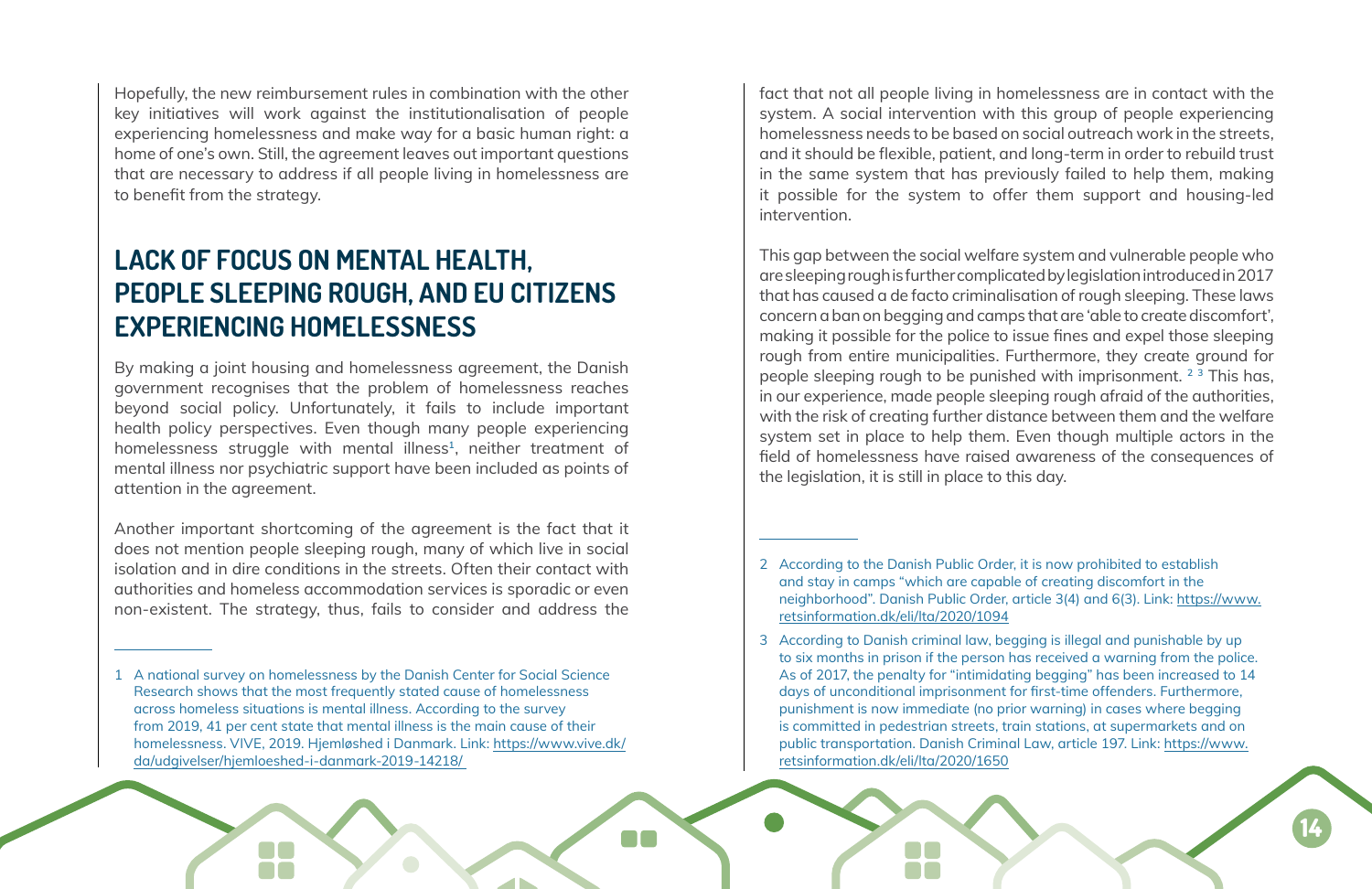In conclusion, the initiatives in the new agreement show political awareness of the importance of a long-term, national, and crosssectoral strategy based on Housing First. By focusing on the structural and systemic causes of homelessness, the Danish parliament recognises that the issue of homelessness cannot be solved within social policy alone. Unfortunately, it still fails to include some of the most vulnerable groups in our society, reminding us why advocacy for these particular groups continues to be necessary despite an otherwise ambitious strategy to combat homelessness.

Finally, the strategy does not address the situation of EU citizens experiencing homelessness in Denmark.

Despite strict immigration laws and an increasingly hostile attitude towards destitute foreigners, which has characterised Danish policies in the last fifteen years, the presence of EU citizens experiencing homelessness in Denmark is a fact. Since the government has set the goal to significantly reduce homelessness, it should reconsider its position on excluding EU citizens from the same help that is provided to Danish citizens living in homelessness.

**A social intervention with this group of people experiencing homelessness needs to be based on social outreach work in the streets, and it should be flexible, patient, and long-term in order to rebuild trust in the same system that has previously failed to help them, making it possible for the system to offer them support and housing-led intervention."**

N A